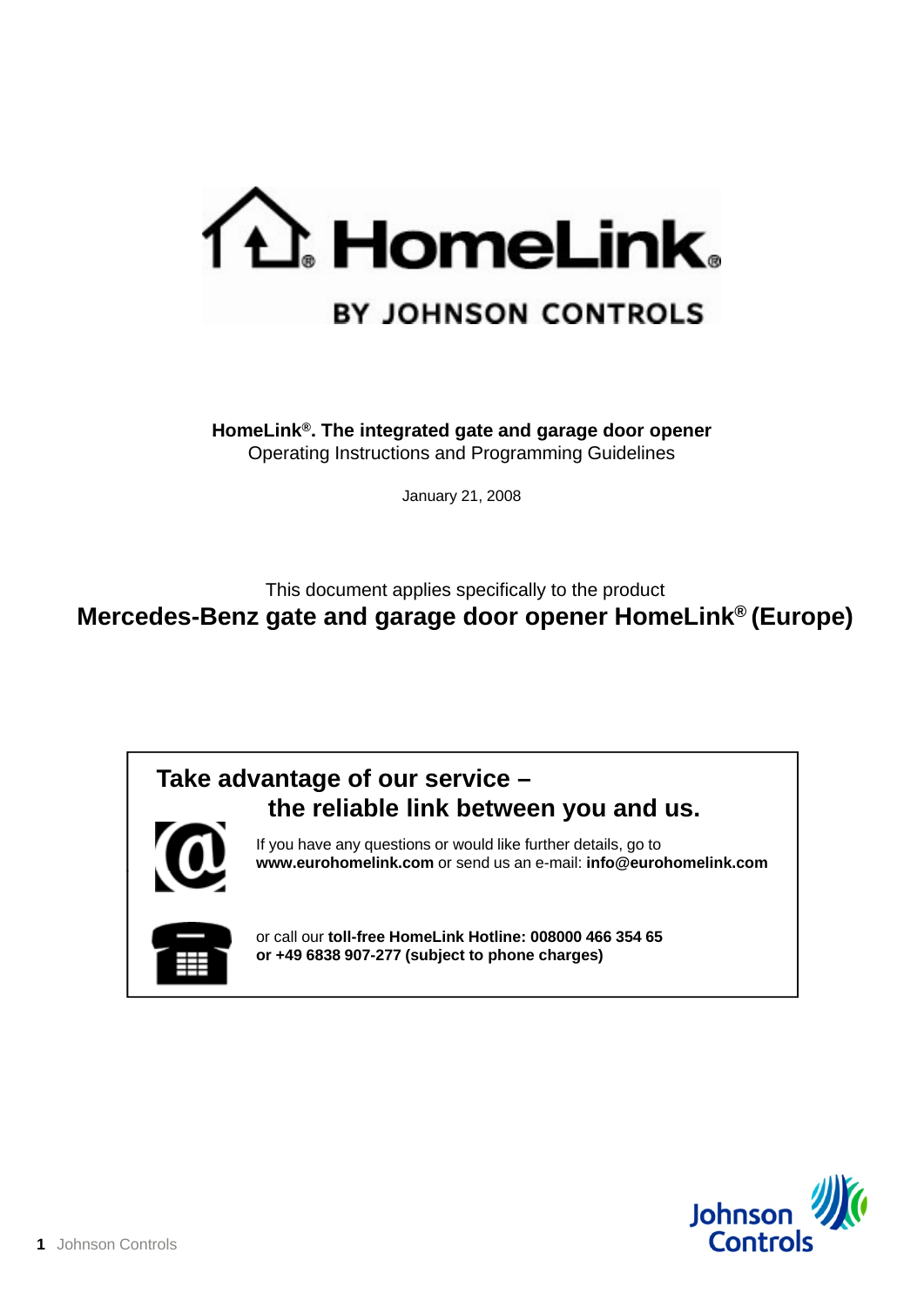#### *Description*

The HomeLink system provides a convenient way to replace up to three remote controls with a single built-in component. This innovative feature learns the radio f frequency codes of most current remote controls used to activate garage doors, property gates, security systems, and home or office lighting.

For more information on HomeLink and/or HomeLink compatible products, call our toll-free HomeLink **Hotline 008000 466 354 65 or +49 6838 907-277 (subject to phone charges)** or refer to the **HomeLink Website www.eurohomelink.com**

#### *Precautions*

- When programming the HomeLink system to a gate or garage door opener, make sure that people and objects are out of the way to prevent potential harm or damage, in particular injuries due to trapped limbs.
- !
- $\blacksquare$  Retain the original remote control for future programming procedures (i.e. new vehicle purchase). It is also suggested that upon the sale of the vehicle, the programmed HomeLink buttons should be erased for security purposes (please refer to *Erasing Programmed H HomeLink Buttons* ).

## *Integration of HomeLink*

The HomeLink control panel and the HomeLink transmitter unit are seamlessly integrated into the vehicle's interior.

In almost all Mercedes-Benz vehicles, HomeLink is integrated into the rear view mirror (fig. 1).

However, in the SLK Class, HomeLink is located in the overhead console.

HomeLink can only be operated or programmed from inside the car and only the vehicle user has access to HomeLink functions and codes.

Programming in less than 60 seconds - the self-learning system recognises the original hand-held transmitter's code. For example, HomeLink controls garage doors and property gates at the touch of a button.



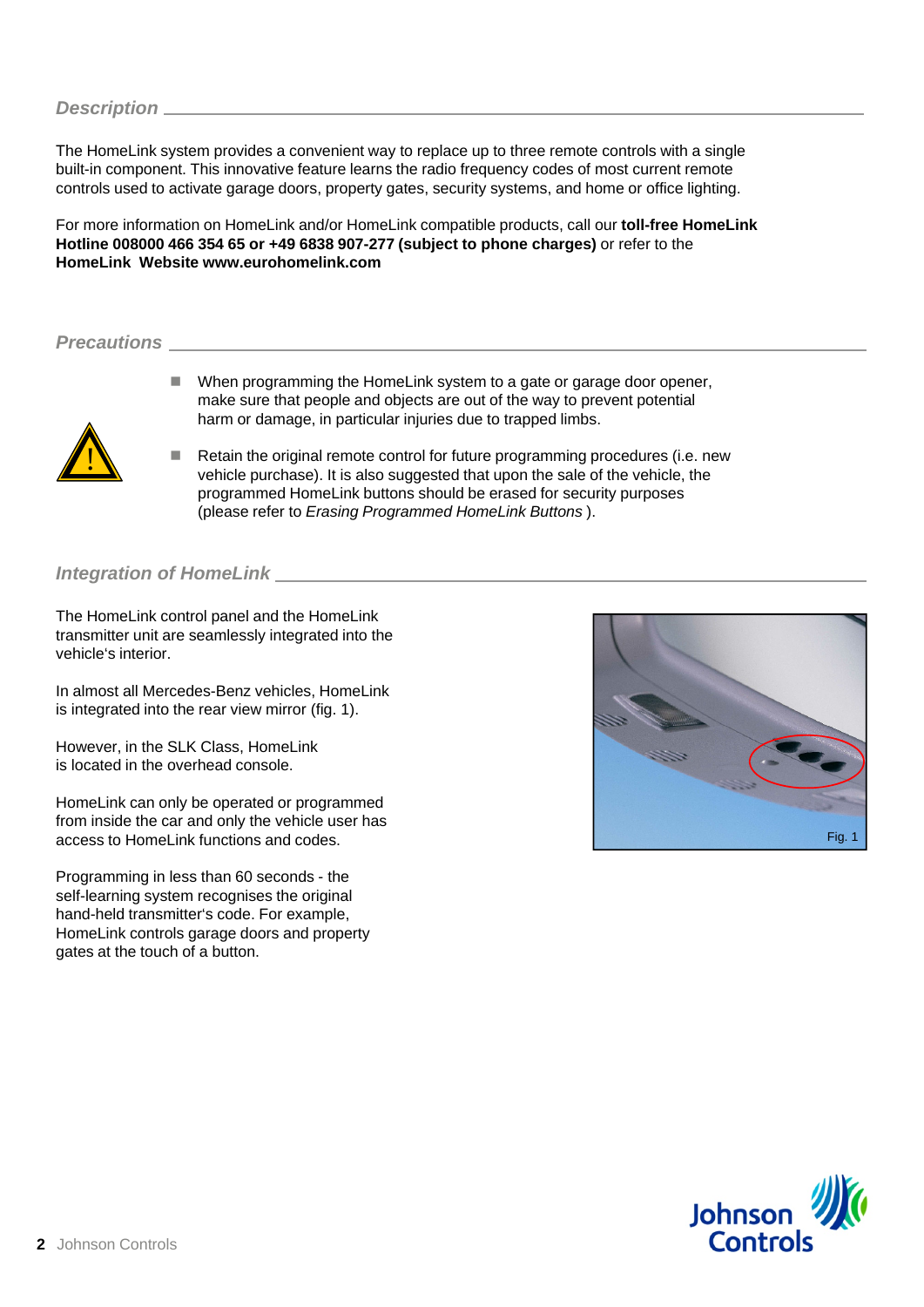

When programming the HomeLink system the best results are achieved if new batteries are inserted into the remote control for the garage door opener-

HomeLink can be programmed in just one minute, after which all functions can be used immediately. Garage doors and property gates can be opened at the touch of a button.

Please follow the safety instructions and apply the handbrake. Switch on the ignition. Do not start the engine!

1. Press and hold the two outside buttons I and III (fig. 2) - releasing *only* when the diode begins to flash *after approximately 20 seconds*.

> **Note:** This procedure erases the factory-set default codes and does not have to be followed to program the other HomeLink buttons.

2. Hold the original remote control of the device you wish to train at a distance of 5-20 cm away from the HomeLink transmitter unit keeping the diode in view all the time.

> The distance between the remote control and the HomeLink transmitter unit depends on the system being programmed. You may require several attempts at different distances. Maintain each setting position for at least 15 seconds before trying out another.

3. Using both hands, simultaneously push the remote control button *and* the desired HomeLink button (fig. 3).

#### **Do not release the buttons until step 4 has been completed.**

4. The HomeLink diode will flash, first slowly and then rapidly. When the diode flashes rapidly, release both buttons.

> The rapid flashing light indicates successful programming of the new frequency signal.

To program the remaining two buttons, follow steps 2 to 4.





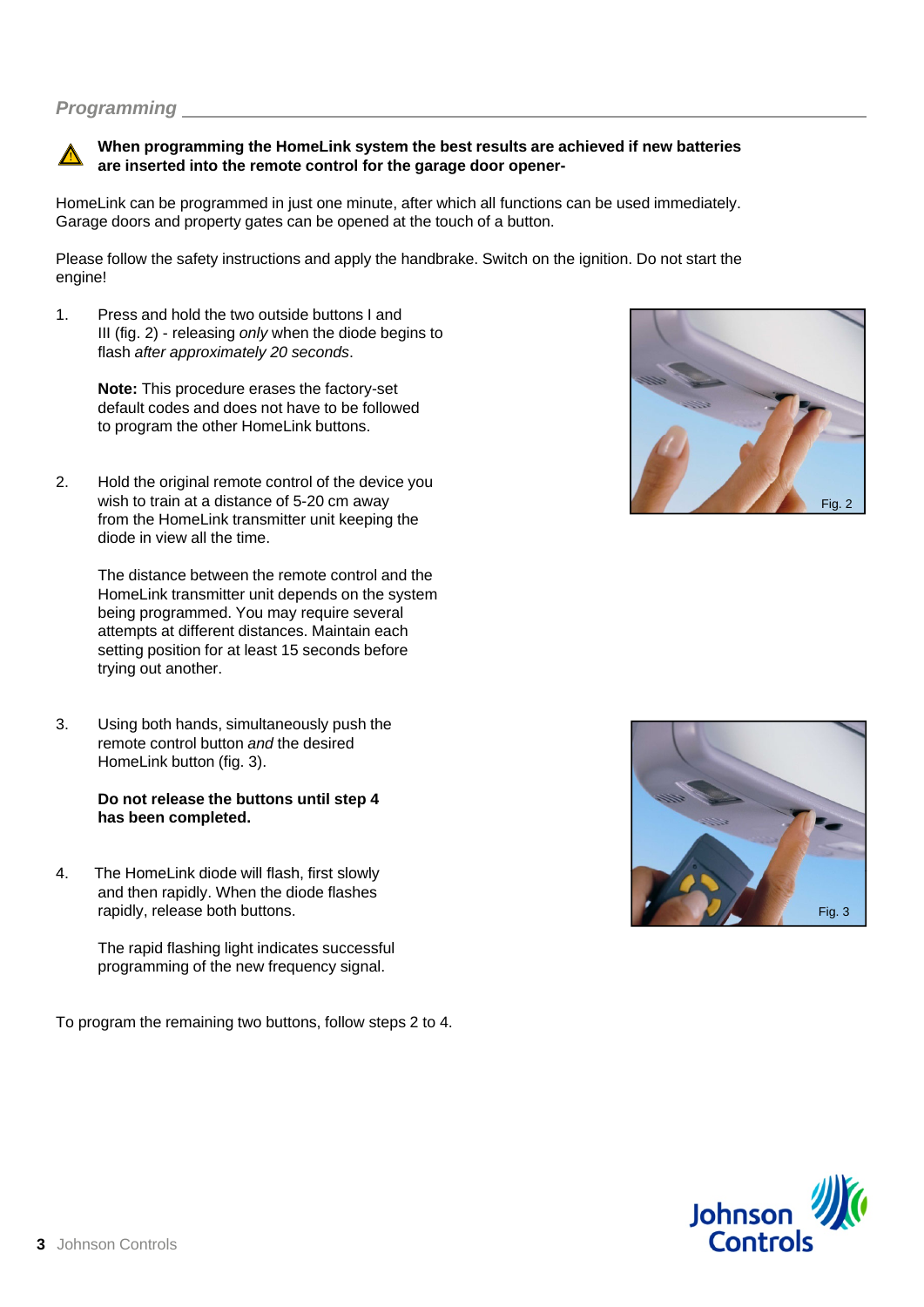### *Operating HomeLink*

The vehicle should be within the operating range of the gate e or garage door opener and the ignition should be switched on. The HomeLink system operates the gate or garage door opener (or other device) in exactly the same way as the original remote control.

When you have programmed the HomeLink system, press the appropriate button I, II, or III on the control panel to activate the gate or garage door opener (fig. 4).

The diode will light up when you press the button on the control panel.

For convenience, the original remote control of the device may also be used at any time.

In the case of a standard code, the HomeLink diode is constantly illuminated throughout the transmission process. For use with compatible systems, no further action is necessary.





If HomeLink now does not operate your system, this may be because your original remote control has a rolling code feature. You will find advice about this in the section on *Rolling Code*<br>Synchronisation

### *Rolling Code Synchronisation*

You need to check by going through the following steps whether or not your gate or garage door opener (or other device) is equipped with a rolling code feature.

- Look in your gate or garage door opener manual for clarification.
- The remote control appears to program HomeLink but HomeLink does not operate the gate or garage door opener.
- **Press and hold down the programmed HomeLink button.**

With a rolling code system, the HomeLink diode flashes quickly for a short time and then stays on constantly for two seconds. This pattern repeats itself for up to 20 seconds.

If HomeLink was programmed with a rolling code system, then **after the end of the programming period** it must be synchronised with this system again before it will function properly.

Follow the instructions below for *Rolling Code Synchronisat tion* (the procedure will take less timewith a second person to help).

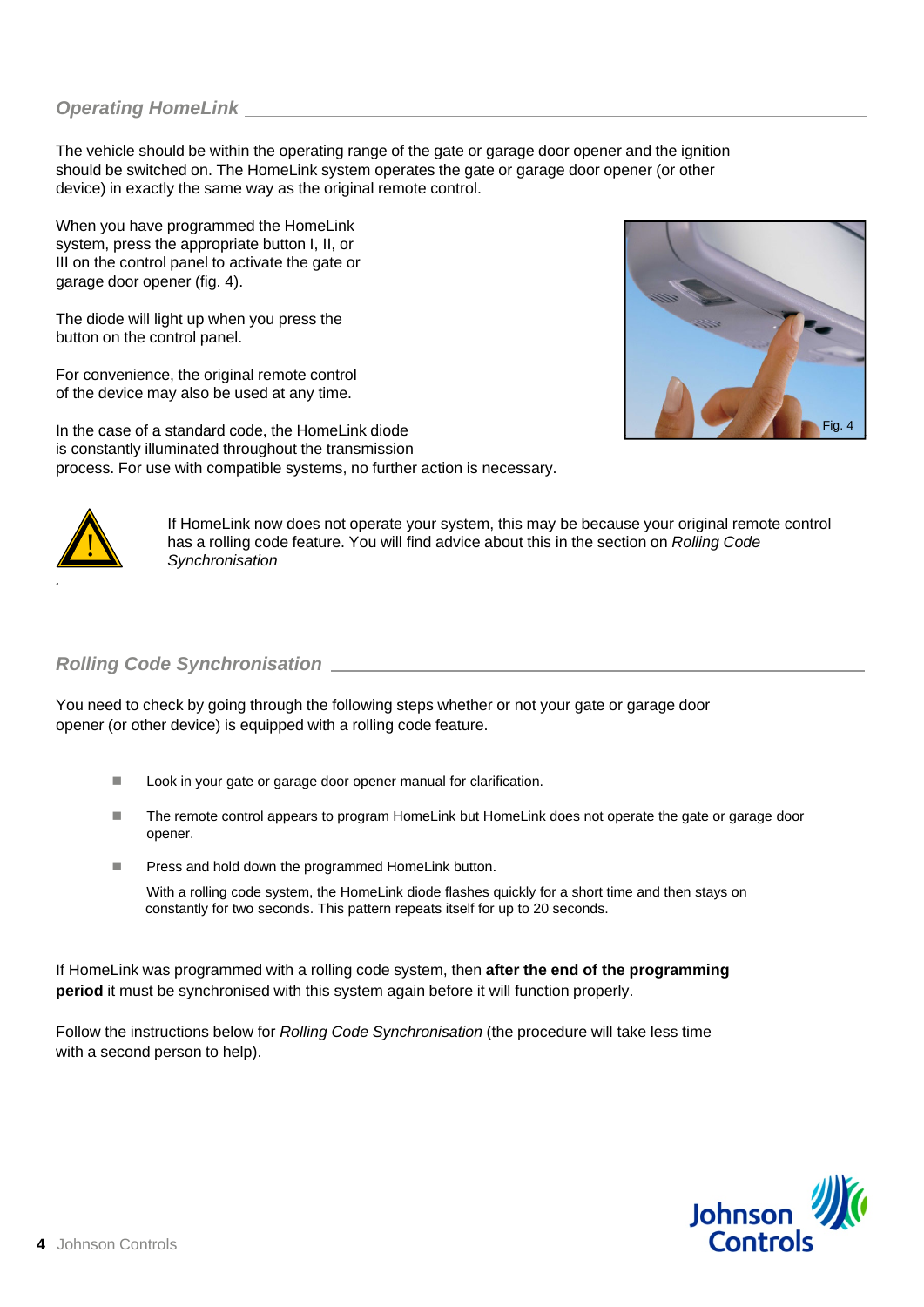Your vehicle must be within operating range of the gate or garage door opener and the ignition should be switched on. Make sure you comply with the *safety instructions* even when synchronising the rolling code.

- 1. Locate the training button (programming button) on th e gate or garage door opener motor head unit. Exact location and colour of the button may vary by gate or garage door opener brand (refer to the operating instructions of the gate or garag ge door opener "Training additional remote controls").
- 2. Press the training button (programming button) on the gate or garage door opener motor head unit (which will usually activate a "training" light).

**Note:** Following step 2, there are typically 30 seconds in which to initiate step 3.

3. Firmly press and release the programmed HomeLink button. Press and release the HomeLink button *a second time* to complete the training process. (Some gate or garage door openers may require you to do this procedure a *third time* to complete the training).

The gate or garage door opener should now recognise the H HomeLink signal and activate when the HomeLink button is pressed.

The remaining two buttons may now be programmed if this has not previously been done. Please refer to *Programming.*

#### *Reprogramming a Single HomeLink Button*

If a HomeLink button has been programmed to activate a device, and you now wish to use this button to operate a different device, proceed as follows. This procedure will erase the existing programming of the respective HomeLink button.

- 1. Press the appropriate HomeLink button I, II, or III which you want to program and keep holding it for about 20 seconds until the diode starts flashing slowly (fig.5). **Do not release until step 4 has been completed.**
- 2. When the diode begins to flash slowly (after approximately 20 seconds), hold the remote control of the device you wish to train approx. 5-20 cm away from the HomeLink transmitter unit – keeping the diode in view.



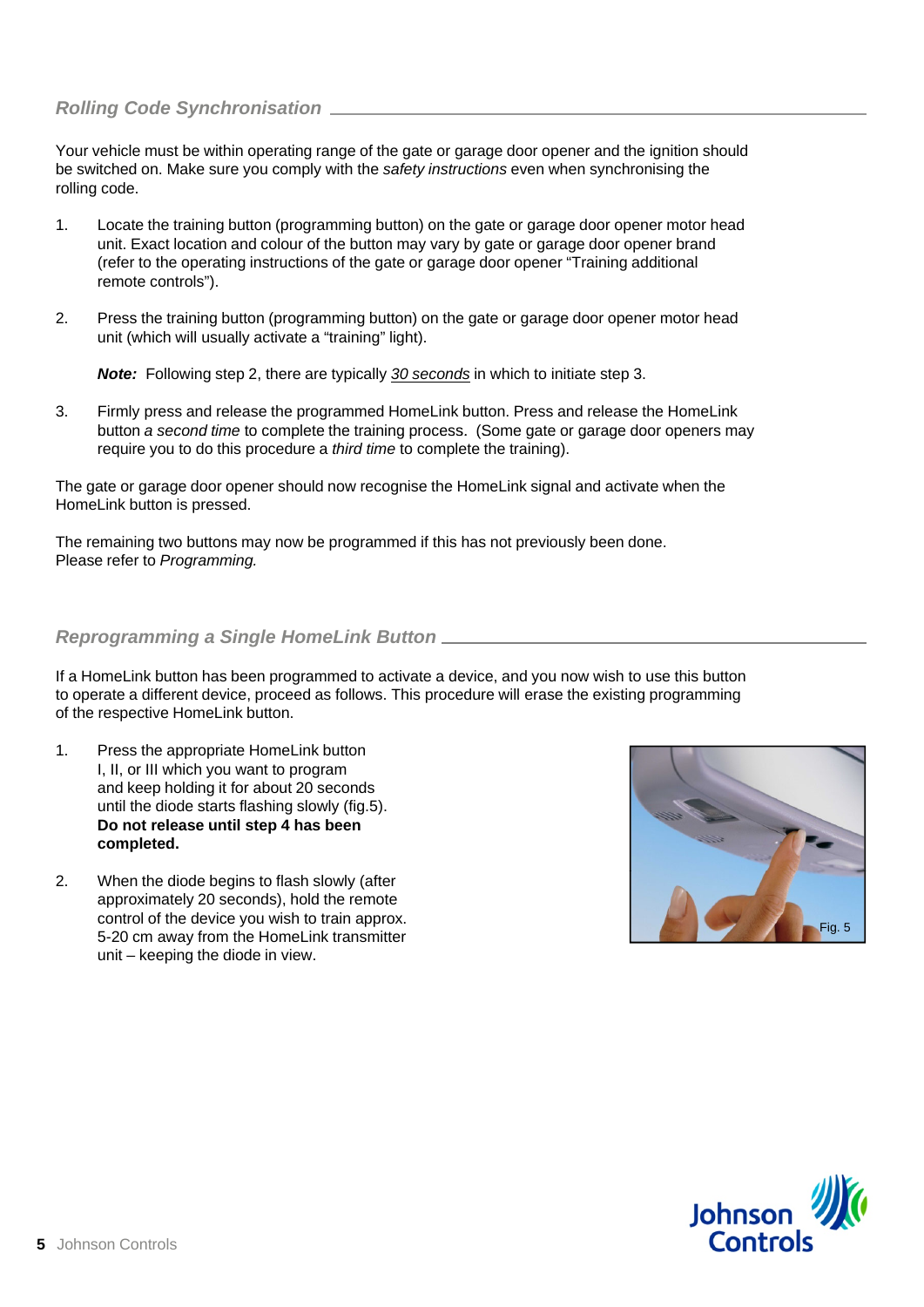The distance between the remote control and the HomeLink transmitter unit depends on the system being learned. You may require several attempts at different distances. Maintain each setting position for at least 15 seconds before trying out another.

- 3. Now activate (press) the remote control and keep it pressed (fig.6).
- 4. The HomeLink diode will flash, first slowly and then rapidly. When the diode begins to flash rapidly, release both buttons.

The system previously programmed into HomeLink is now erased and the new system is ready for operation. This process has no effect on the other HomeLink buttons.



## *Erasing Programmed HomeLink Buttons*

The HomeLink buttons can simply be reprogrammed individually but not individually erased To erase the existing programming from all three buttons, ca arry out the following:

- 1. Press and hold the two outside buttons I and III until the diode begins to flash after approximately 20 seconds (fig. 7).
- 2. Release both buttons.

The HomeLink system is now in setting mode (training mode) and can be reprogrammed at any time (see steps 2 to 4 in the section *Programming*).

Note: As a security precaution we recommend that you erase the programming in the HomeLink system before selling your vehicle.